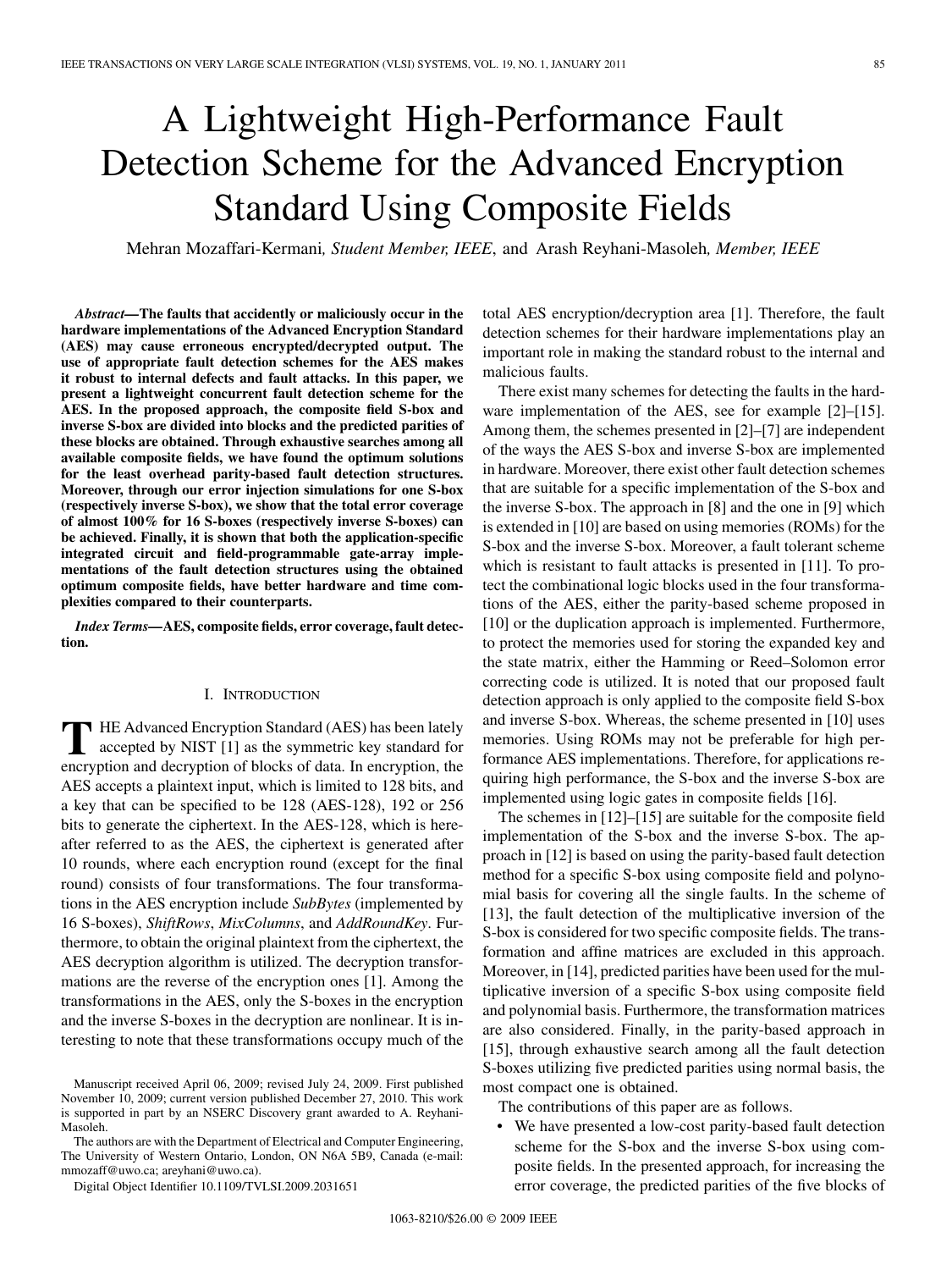

Fig. 1. The S-box (the inverse S-box) using composite fields and polynomial basis [17] and their fault detection blocks.



Fig. 2. The S-box (the inverse S-box) using composite fields and normal basis [16] and their fault detection blocks.

the S-box and the inverse S-box are obtained (three predicted parities for the multiplicative inversion and two for the transformation and affine matrices). It is interesting to note that the cost of our multi-bit parity prediction approach is lower than its counterparts which use single-bit parity. It also has higher error coverage than the approaches using single-bit parities. We have implemented both the proposed fault detection S-box and inverse S-box and other counterparts. Our both ASIC and FPGA implementation results show that compared to the approaches presented in [13] and [14], the complexities of the proposed fault detection scheme are lower.

- Through exhaustive searches, we obtain the least area and delay overhead fault detection structures for the optimum composite fields using both polynomial basis and normal basis. While in [15], only the S-box using normal basis has been considered.
- The proposed fault detection scheme is simulated and we show that the error coverages of close to 100% for 16 S-boxes (respectively inverse S-boxes) can be obtained.
- Finally, we have implemented the fault detection hardware structures of the AES using both  $0.18 - \mu m$  CMOS technology and on Xilinx Virtex-II Pro FPGA. It is shown that the fault detection scheme using the optimum polynomial and normal bases have lower complexities than those using other composite fields for both with and without fault detection capability.

#### II. PRELIMINARIES

In this section, we describe the S-box and the inverse S-box operations and their composite-field realizations.

The S-box and the inverse S-box are nonlinear operations which take 8-bit inputs and generate 8-bit outputs. In the S-box, the irreducible polynomial of  $P(x) = x^8 + x^4 + x^3 + x + 1$  is used to construct the binary field  $GF(2^8)$ . Let  $X = \sum_{i=0}^{7} x_i \alpha^i \in$  $GF(2^8)$  and  $Y = \sum_{i=0}^{7} y_i \alpha^i \in GF(2^8)$  be the input and the output of the S-box, respectively, where  $\alpha$  is a root of  $P(x)$ , i.e.,  $P(\alpha) = 0$ . Then, the S-box consists of the multiplicative inversion, i.e.,  $X^{-1} \in GF(2^8)$ , followed by an affine transformation [1]. Moreover, let  $Y \in GF(2^8)$  and  $X \in GF(2^8)$ be the input and the output of the inverse S-box, respectively. Then, the inverse S-box consists of an inverse affine transformation followed by the multiplicative inversion.

The composite fields can be represented using normal basis [16] or polynomial basis [17]–[20]. The S-box and inverse S-box for the polynomial and normal bases are shown in Figs. 1 and 2, respectively. As shown in these figures, for the S-box using polynomial basis (respectively normal basis), the transformation matrix  $\Psi$  (respectively  $\Psi'^{1}$ ) transforms a field element X in the binary field  $GF(2^8)$  to the corresponding representation in the composite fields  $GF(2^8)/GF(2^4)$ . It is noted that the result of  $X = \eta_h u + \eta_l$  in Fig. 1 (respectively  $X = \eta_h' u^{16} + \eta_l' u$  in Fig. 2) is obtained using the irreducible polynomial of  $u^2 + \tau u + \nu$  (respectively  $u^2 + \tau' u + \nu'$ ).

<sup>1</sup>We use prime notations for the composite fields using normal basis.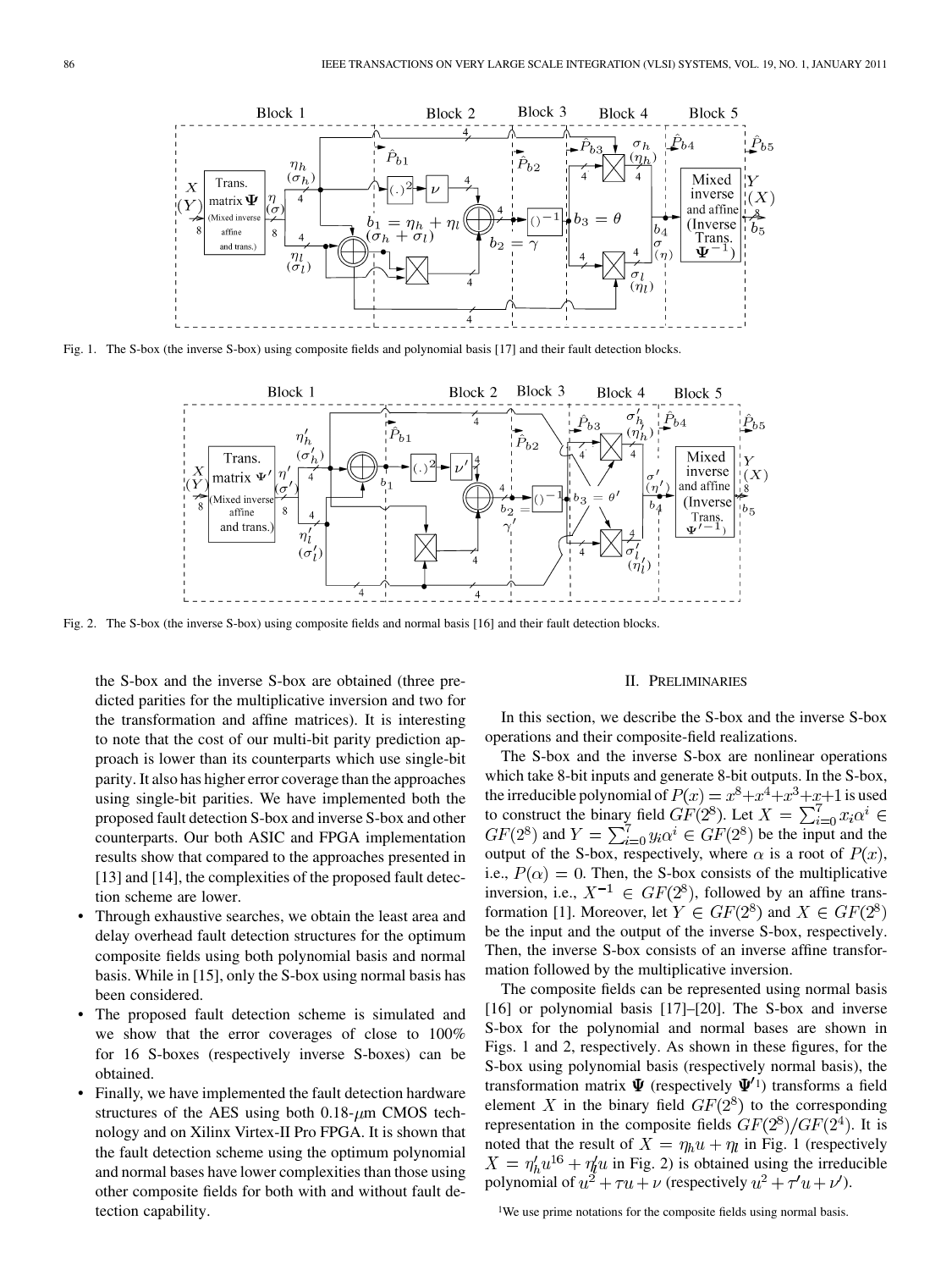The multiplicative inversion in Fig. 1 consists of compositefield multiplications, additions and an inversion in the sub-field  $GF(2^4)$  over  $GF(2)/x^4 + x + 1$  [18]. The decomposition can be further applied to represent  $GF(2^4)$  as a linear polynomial over  $GF(2^2)$  and then  $GF(2)$  using the irreducible polynomials of  $v^2 + \Omega v + \Phi$  and  $w^2 + w + 1$ , respectively. As a result, it is understood that the implementation of the multiplicative inversion can be performed using the field represented by  $GF((2^4)^2)$ , see for example [18] and [19], or the field represented by  $GF(((2^2)^2)^2)$  and has been used in the literature, see for example [17] and [20]. Finally, as seen in Fig. 2 for normal basis, the decomposition is performed using the irreducible polynomials of  $v^2 + \Omega' v + \Phi'$  and  $w^2 + w + 1$ .

For calculating the multiplicative inversion, the most efficient choice is to let  $\Omega = \tau = 1$  ( $\Omega' = \tau' = 1$ ) in the above irreducible polynomials [16]. Then, we have the following for the multiplicative inversion of the S-box using polynomial basis (Fig. 1) and normal basis (Fig. 2), respectively, [16], [17]

$$
(\eta_h u + \eta_l)^{-1} = \left[ \left( (\eta_h + \eta_l) \eta_l + \eta_h^2 \nu \right)^{-1} \eta_h \right] u + \left( (\eta_h + \eta_l) \eta_l + \eta_h^2 \nu \right)^{-1} (\eta_h + \eta_l) \quad (1) (\eta'_h u^{16} + \eta'_l u)^{-1} = \left[ \left( \eta'_h \eta'_l + \left( \eta'_h^2 + \eta'_l^2 \right) \nu' \right)^{-1} \eta'_h \right] u^{16} + \left[ \left( \eta'_h \eta'_l + \left( \eta'_h^2 + \eta'_l^2 \right) \nu' \right)^{-1} \eta'_l \right] u. (2)
$$

It is noted that one can replace  $\eta(\eta')$  with  $\sigma(\sigma')$  to obtain (1) and (2) for the inverse S-box. In the next section, we propose the low-cost fault detection scheme for the S-box and the inverse S-box.

#### III. FAULT DETECTION SCHEME

To obtain low-overhead parity prediction, we have divided the S-box and the inverse S-box into five blocks as shown in Figs. 1 and 2. In these figures, the modulo-2 additions, consisting of 4 XOR gates, are shown by two concentric circles with a plus inside. Furthermore, the multiplications in  $GF(2^4)$  are shown by rectangles with crosses inside. Let  $b_i$  be the output of the block  $i$  denoted by dots in Figs. 1 and 2 for the S-box. As seen in Fig. 1,  $b_1 = \eta_h + \eta_l$ ,  $b_2 = \gamma$ ,  $b_3 = \theta$ ,  $b_4 = \sigma$ , and  $b_5 = Y$ . Similarly, from Fig. 2,  $b_1 = \eta'_h + \eta'_h$ ,  $b_2 = \gamma'$ ,  $b_3 = \theta'$ ,  $b_4 = \sigma'$ , and  $b_5 = Y$ . One can replace  $\eta(\eta')$  with  $\sigma(\sigma')$  and X with  $Y$  for the inverse S-box. In the following, we have exhaustively searched for the least overhead parity predictions of these blocks denoted by  $\hat{P}_{b1} - \hat{P}_{b5}$  in Figs. 1 and 2.

#### *A. The S-Box and the Inverse S-Box Using Polynomial Basis*

The implementation complexities of different blocks of the S-box and the inverse S-box and those for their predicted parities are dependent on the choice of the coefficients  $\nu \in GF(2^4)$ and  $\Phi \in GF(2^2)$  in the irreducible polynomials  $u^2 + u + \nu$ and  $v^2 + v + \Phi$  used for the composite fields. Our goal in the following is to find  $\nu \in GF(2^4)$  and  $\Phi \in GF(2^2)$  for the composite fields  $GF(((2^2)^2)$  ) and  $\nu \in GF(2^4)$  for the composite fields  $GF((2^4)^2)$  so that the area complexity of the

entire fault detection implementations becomes optimum. According to [21], 16 the possible combinations for  $\nu \in GF(2^4)$ and  $\Phi \in GF(2^2)$  exist. Moreover, for the composite fields  $GF((2^4)^2)$ , we have exhaustively searched and have found the possible choices for  $\nu$  making the polynomial  $x^2 + x + \nu$  irreducible. These parameters determine the complexities of some blocks as explained next.

**Blocks 1 and 5:** Based on the possible values of  $\nu$  and  $\Phi$  in  $GF(((2^2)^2)^\sim)$  ( $\nu$  in  $GF((2^4)^2)$ ), the transformation matrices in Fig. 1 in blocks 1 and 5 of the S-box and the inverse S-box can be constructed using the algorithm presented in [21]. Using an exhaustive search, eight base elements in  $GF(((2^2)^2)^2)$ (or  $GF((2^4)^2)$ ) to which eight base elements of  $GF(2^8)$  are mapped, are found to construct the transformation matrix.

In [22], the Hamming weights, i.e., the number of nonzero elements, of the transformation matrices for the case  $\Phi = \{10\}_2$ and different values of  $\nu$  in  $GF(((2^2)^2)^2)$  are obtained. It is noted that in [21], instead of considering the Hamming weights, subexpression sharing is suggested for obtaining the low-complexity implementations for the S-box. Here, we have also considered these transformation matrices for  $\Phi = \{11\}_2$  as well as the transformation matrices for the inverse S-box for different values of  $\nu$  and  $\Phi$  and have derived their area and delay complexities. Moreover, the gate count and the critical path delay for blocks 1 and 5 and their predicted parities, i.e.,  $\hat{P}_{b1}$  and  $\hat{P}_{b5}$ , of the S-box and the inverse S-box in  $GF((2^4)^2)$  have been obtained.

**Blocks 2 and 4**: As shown in Fig. 1, block 2 of the S-box and the inverse S-box consists of a multiplication, an addition, a squaring and a multiplication by constant  $\nu$  in  $GF((2^2)^2)$ . We present the following lemma for deriving the predicted parity of the multiplication in  $GF((2^2)^2)$ , using which the predicted parities of blocks 2 and 4 in Fig. 1 are obtained.

*Lemma 1:* Let  $\lambda = (\lambda_3, \lambda_2, \lambda_1, \lambda_0)$  and  $\delta = (\delta_3, \delta_2, \delta_1, \delta_0)$ be the inputs of a multiplier in  $GF((2^2)^2)$ . The predicted parities of the result of the multiplication of  $\lambda$  and  $\delta$  in  $GF((2^2)^2)$ for  $\Phi = \{10\}_2$  and  $\Phi = \{11\}_2$  are as follows, respectively

$$
\hat{P}_{\pi} = \lambda_3(\delta_3 + \delta_2 + \delta_0) + \lambda_2(\delta_3 + \delta_1 + \delta_0) + \lambda_1(\delta_2 + \delta_0) \n+ \lambda_0(\delta_3 + \delta_2 + \delta_1 + \delta_0) \quad \text{if} \quad \Phi = \{10\}_2 \tag{3}
$$
\n
$$
\hat{P}_{\pi} = \lambda_3(\delta_3 + \delta_0) + \lambda_2(\delta_2 + \delta_1 + \delta_0) + \lambda_1(\delta_2 + \delta_0)
$$

$$
+\lambda_0(\delta_3 + \delta_2 + \delta_1 + \delta_0) \quad \text{if} \quad \Phi = \{11\}_2. \tag{4}
$$

*Proof:* One can perform modulo-2 addition of the coordinates of the result of the multiplication over  $GF((2^2)^2)$  [17]. Then, by reordering and factoring of the result for  $\Phi = \{10\}_2$ and  $\Phi = \{11\}_2$ , the predicted parities in (3) and (4) are obtained.

The predicted parity of block 2 of the S-box and the inverse S-box, i.e.,  $\hat{P}_{b2} = \hat{P}_{\eta_h^2 \nu} + \hat{P}_{(\eta_h + \eta_l)\eta_l}$  in Fig. 1, depends on the choice of the coefficients  $\nu \in GF((2^2)^2)$  and  $\Phi \in GF(2^2)$ . Using Lemma 1, we have derived the complexity of the predicted parity of block 2 for these coefficients. Furthermore, for block 4 in Fig. 1, which consists of two multiplications in  $GF((2^2)^2)$ , one can also use Lemma 1 to derive the predicted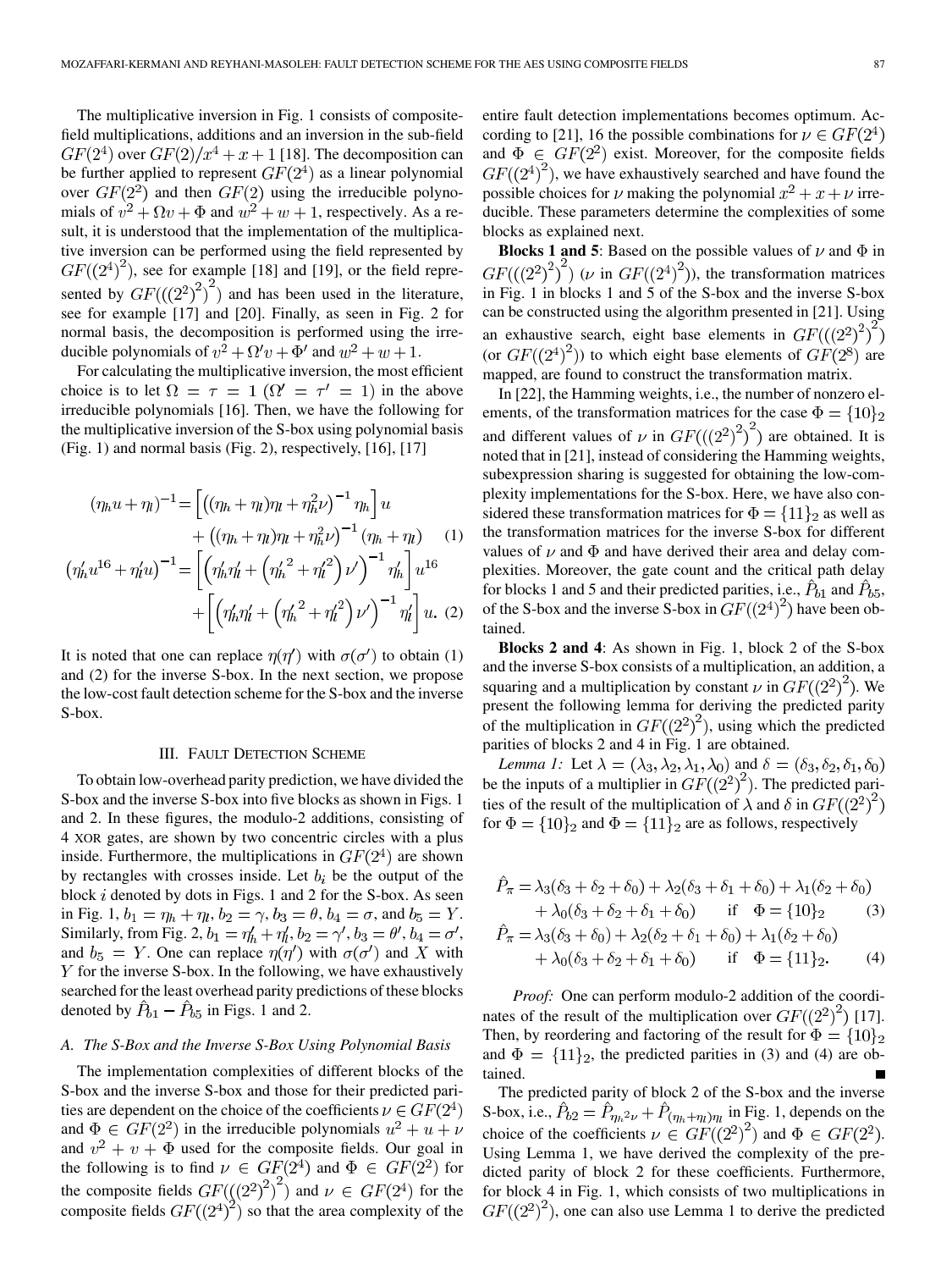parity. For block 2 of the S-box (respectively the inverse S-box) over  $GF((2^4)^2)$  in Fig. 1, only the multiplication by constant  $\nu$  is affected for different values of  $\nu$ s. For this block, we have exhaustively searched for and obtained the optimum implementation for different values of  $\nu$ s. Moreover, block 4 in Fig. 1 is independent of the value of  $\nu$ . Therefore, the complexity of the predicted parity for this block is the same for all possible  $\nu$ s.

**Block 3**: We present the following theorem for block 3 of the S-box and the inverse S-box over  $GF((2^2)^2)$  in Fig. 1.

*Theorem 1:* Let  $\gamma = (\gamma_3, \gamma_2, \gamma_1, \gamma_0)$  be the input and  $\theta =$  $(\theta_3, \theta_2, \theta_1, \theta_0)$  be the output of an inverter in  $GF({(2^2)}^2)$ . The predicted parities of the result of the inversion in  $GF((2^2)^2)$ , i.e.,  $\hat{P}_{b3}$ , for  $\Phi = \{10\}_2$  and  $\Phi = \{11\}_2$  are as follows, respectively

$$
\hat{P}_{\theta} = (\overline{\gamma}_2 \vee \gamma_1)\gamma_0 + (\gamma_1 + \gamma_0)\gamma_3 \quad if \quad \Phi = \{10\}_2 \quad (5)
$$
  

$$
\hat{P}_{\theta} = (\gamma_2 \gamma_1 \vee \gamma_0) + \gamma_3 \gamma_1 \quad if \quad \Phi = \{11\}_2, \quad (6)
$$

$$
P_{\theta} = (\gamma_2 \gamma_1 \vee \gamma_0) + \gamma_3 \gamma_1 \quad \text{if} \quad \Phi = \{11\}_2,
$$

where,  $\vee$  represents an OR operation.

*Proof:* By Modulo-2 addition of the coordinates of the result of the inversion in  $GF((2^2)^2)$  for  $\Phi = \{10\}_2$  in [17], one can obtain the predicted parity of  $\theta$  as  $\ddot{P}_\theta = \gamma_2 \gamma_0 + \gamma_2 \gamma_1 \gamma_0 +$  $\gamma_3\gamma_1 + \gamma_0 + \gamma_3\gamma_0 = \gamma_0(\gamma_2(\gamma_1 + 1) + 1) + \gamma_3(\gamma_1 + \gamma_0)$ . By noting that  $\gamma_1 + 1 = \overline{\gamma}_1$  and  $\overline{\gamma_2} \overline{\gamma}_1 = \overline{\gamma}_2 \vee \gamma_1$ , one can reach (5). Moreover, by XORing the result for  $\Phi = \{11\}_2$ ,  $\hat{P}_\theta$  is obtained as  $\hat{P}_{\theta} = \gamma_3 \gamma_1 + \gamma_2 \gamma_1 \gamma_0 + \gamma_2 \gamma_1 + \gamma_0$ . Noting that  $\gamma_2\gamma_1\gamma_0 + \gamma_2\gamma_1 + \gamma_0 = \gamma_2\gamma_1 \vee \gamma_0$ , one can simplify  $\hat{P}_\theta$  to reach (6) and the proof is complete.

It is noted that the inversion in  $GF(2<sup>4</sup>)$  in Fig. 1 is independent of the value of  $\nu$ . Therefore, the complexity of the predicted parity for this block is the same for any possible  $\nu$ s.

Considering the discussions presented in this section for different combinations of  $\nu$  and  $\Phi$  for polynomial basis, we present the following for the optimum parity predictions.

*Proposition 1:* The fault detection S-box using composite fields  $GF(((2^2)^2)^2)$  has the least area complexity for  $\Phi =$  ${11}_2$  and  $\nu = {1010}_2$ . For this optimum S-box (PB<sub>1</sub>), we have the following predicted parities for the five blocks in Fig. 1:  $\hat{P}_{b1} = x_0, \,\hat{P}_{b2} = \eta_3(\overline{\eta_7} + \eta_4) + \eta_2(\overline{\eta_7} + P_{\eta_5}) + \eta_1(\eta_6 +$  $(\eta_4)+\eta_0\overline{P_{\eta_h}} + \eta_6 + \eta_7$ ,  $\hat{P}_{b3} = (\gamma_2\gamma_1 \vee \gamma_0) + \gamma_1\gamma_3$ ,  $\hat{P}_{b4} =$  $\eta_3(\theta_3 + \theta_0) + \eta_2(P_\Theta + \theta_3) + \eta_1(\theta_2 + \theta_0) + \eta_0 P_\Theta$ ,  $\hat{P}_{b5} =$  $\sigma_7 + \sigma_5 + \sigma_3 + \sigma_2 + \sigma_0$ , where,  $P_{\eta_h} = \eta_7 + \eta_6 + \eta_5 + \eta_4$  and  $P_{\Theta} =$  $\theta_3 + \theta_2 + \theta_1 + \theta_0$ . Additionally, among all the possible values for  $\nu$  using composite fields  $GF((2^4)^2)$ ,  $\nu = \{1010\}$  yields to the least-complexity architecture for the optimum S-box  $(PB<sub>2</sub>)$ , respectively. Then, for the S-box we have:  $\hat{P}_{b1} = x_7 + x_0$ , , ,  $\theta_0$ ) +  $\eta_1 (P_\Theta + \theta_3)$  +  $\eta_0 P_\Theta$ ,  $P_{b5} = \sigma_4 + \sigma_3 + \sigma_2 + \sigma_1 + \sigma_0$ .

Furthermore, we have the following for the inverse S-box.

*Proposition 2:* For the inverse S-box using composite field  $GF(((2^2)^2)^2)$ , choosing  $\Phi = \{11\}_2$  and  $\nu = \{1011\}_2$  and for the one using composite field  $GF((2^4)^2)$  having  $\nu = \{1001\}_2$ yields to the lowest area complexity architecture. It is noted that blocks 3 and 4 have the same predicted parities as the S-box by swapping  $\eta$  and  $\sigma$ . For other blocks of the optimum inverse S-box  $(PB_1)$  we have:  $\hat{P}_{b1} = y_7 + y_6 + y_5 + y_2$ ,  $\hat{P}_{b2} = \sigma_3(\overline{\sigma_7})$ 

 $\sigma_4$ ) +  $\sigma_2(\overline{\sigma_7} + P_{\sigma_h}) + \sigma_1(\sigma_6 + \sigma_4) + \sigma_0 \overline{P_{\sigma_h}} + \sigma_4$ ,  $\hat{P}_{b5} = \eta_7 + \eta_8$  $\eta_6 + \eta_3 + \eta_2 + \eta_0$ . Additionally, for the optimum inverse S-box we have:  $P_{b1} = \overline{y_7 + y_6 + y_3}$ , ,  $P_{b5} = \eta_0$ .

## *B. The S-Box and the Inverse S-Box Using Normal Basis*

In [15], the optimum fault detection S-box using normal basis in Fig. 2 is derived. In this paper, we have also performed an exhaustive search for finding the optimum predicted parities based on the choice of the coefficients  $\nu' \in GF(2^4)$  and  $\Phi' \in GF(2^2)$ for the five blocks of the inverse S-box using normal basis. We have exhaustively searched for the least overhead transformation matrices and their parity predictions combined for the inverse S-box and have derived the total complexity for the predicted parities of blocks 1 and 5, i.e.,  $\hat{P}_{b1}$  and  $\hat{P}_{b5}$ , and the delays associated with them. These are used to obtain the optimum S-box inverse S-box and its parity predictions in this section. It is also noted that as shown in Fig. 2, blocks 2, 3, and 4 of the S-box and the inverse S-box are the same. Therefore, considering [15], the predicted parities of these blocks can be obtained for the inverse S-box. Using the discussions presented in this section, we present the following for the optimum parity predictions.

*Proposition 3:* For different combinations of  $\nu'$  and  $\Phi'$  for normal basis, for the S-box and the inverse S-box,  $\Phi' = \{10\}_2$ and  $\nu' = \{0001\}_2$  have the least area for the operations and their fault detection circuits combined. The following is the predicted parities for the S-box:  $\hat{P}_{b1} = x_7 + x_5$ ,  $\hat{P}_{b2} = (\eta'_7 \vee \eta'_3) + (\eta'_6 \vee \eta'_5)$ ,  $P_{b3} = \gamma'_2 \gamma'_0 (\gamma'_3 + \gamma'_1) + \gamma'_3 \gamma'_1 (\gamma'_2 + \gamma'_0),$ , . Moreover, for the inverse S-box,  $\hat{P}_{b2} - \hat{P}_{b4}$  are the same as those for the S-box by swapping  $\eta$ and  $\sigma'$ . For the other blocks, we have:  $\hat{P}_{b1} = y_7 + y_6 + y_2 + y_1$ and  $\hat{P}_{b5} = \eta'_7 + \eta'_5 + \eta'_4 + \eta'_3 + \eta'_2$ .

It is noted that the area overhead of the proposed scheme for the optimum structures consists of those of the optimum parity predictions. In addition, 23 XORs for the actual parities (3 XORs for adding the coordinates of each of  $\eta'_{h} + \eta'_{l}, \gamma'$ , and  $\theta'$  and 7 XORs each for those of  $\sigma'$  and Y) are utilized. Moreover, the delay overhead of the predicted parities of five blocks can overlap the delays for the implementations of five blocks in Figs. 1 and 2. The only delay overhead for this scheme is the delay of the actual parity of block 5, which is  $3T_X$ , where,  $T_X$ is the delay of an XOR gate.

## IV. ERROR SIMULATIONS

If exactly one biterror appears at the output of the S-box (respectively inverse S-box), the presented fault detection scheme is able to detect it and the error coverage is about 100%. This is because in this case, the error indication flag of the corresponding block alarms the error. However, due to the technological constraints, single stuck-at error may not be applicable for an attacker to gain more information [23]. Thus, multiple bits will actually be flipped and hence multiple stuck-at errors are also considered in this paper covering both natural faults and fault attacks [23].

For the calculation of the error coverage for the multiple errors, we define  $p_i$  as the probability of error detection in block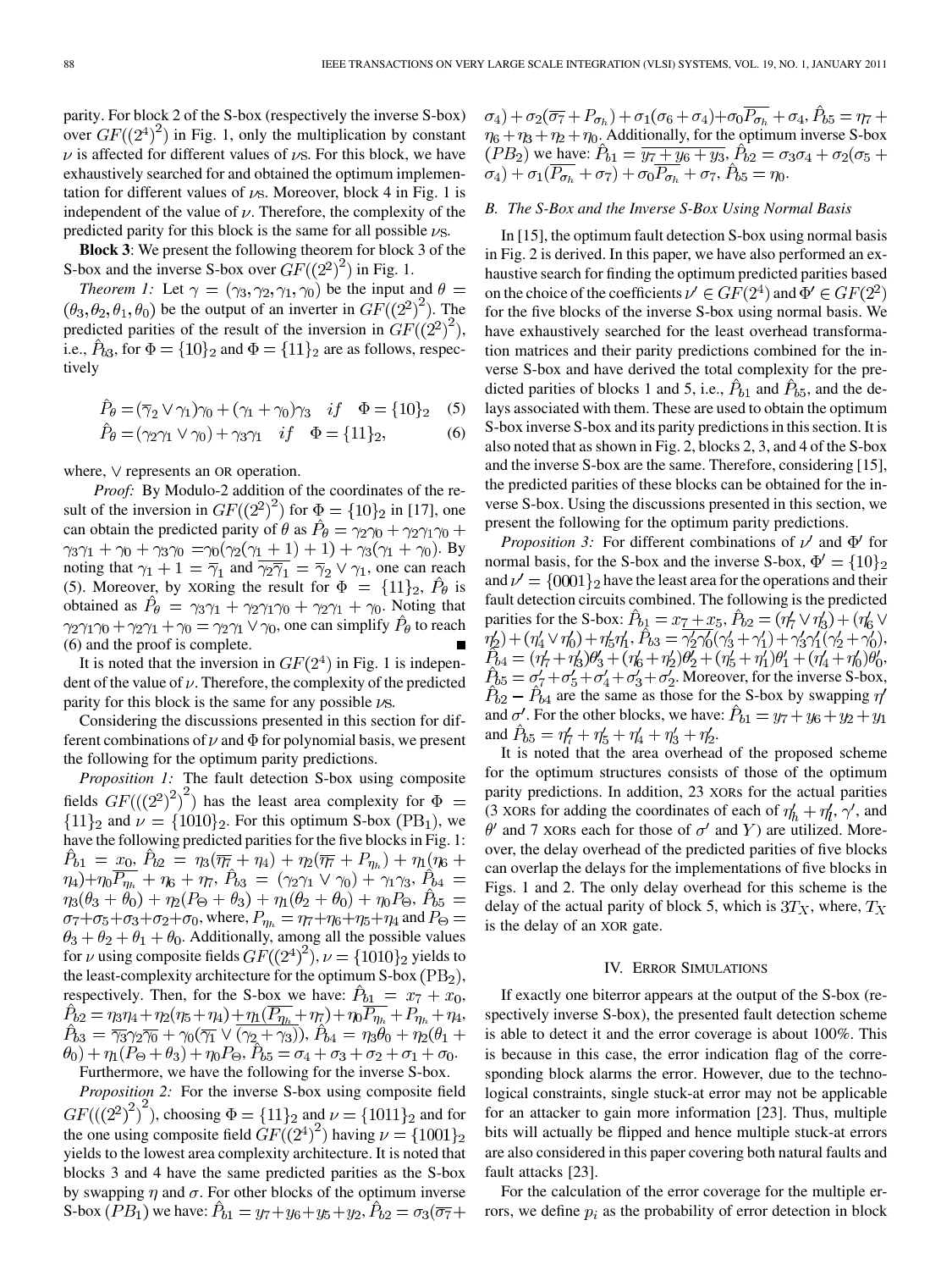TABLE I ERROR SIMULATION RESULTS OF THE OPTIMUM S-BOX AND INVERSE S-BOX AFTER INJECTING 500 000 ERRORS

| <b>Operations</b> | Field           | Errors covered    | Error Coverage                     |
|-------------------|-----------------|-------------------|------------------------------------|
| S-box             | PB <sub>1</sub> | 485,008 (485,106) | 97.002% (97.021%)                  |
| (Inverse S-box)   | PB <sub>2</sub> | 485,039 (485,015) | 97.008% (97.002%)                  |
|                   | NΒ              | 485,015 (485,174) | $97.003\%$ $\overline{(97.035\%)}$ |

 $i, 1 \le i \le 5$ , in Figs. 1 and 2. Then, the probability of not detecting the errors in block i is  $(1-p_i)$ . For randomly distributed errors in the S-box (respectively inverse S-box), this probability for each block is independent of those of other blocks. Therefore, one can derive the equation for the error coverage of the randomly distributed errors as

$$
EC\% = 100 \times \left(1 - \prod_{i \in \mathbb{S}} (1 - p_i)\right) \% \tag{7}
$$

where  $\hat{S}$  is the set of the block numbers where the faults are injected. For randomly distributed errors, the error coverage for each block is  $p_i \approx 1/2$ . Then, the representation of (7) can be simplified as  $EC\% = 100 \times (1 - (1/2)^n)\%$ , where, *n* is the number of blocks. Therefore, if multiple errors are randomly distributed in all blocks, the error coverage reaches 97% using  $n=5$  error indication flags.

We have performed error simulations for the S-boxes and the inverse S-boxes using the optimum composite field obtained in the previous section to confirm our above theoretical computation. In our simulations, we use stuck-at error model at the outputs of the five blocks forcing one or multiple nodes to be stuck at logic one (for stuck-at one) or zero (for stuck-at zero) independent of the error-free values. We use Fibonacci implementation of the LFSRs for injecting random multiple errors, where, the numbers, the locations and the types of the errors are randomly chosen. In this regard, the maximum sequence length polynomial for the feedback is selected. The injected errors are transient, i.e., they last for one clock cycle. However, the results would be the same if permanent errors are considered.

The results of the error simulations using Xilinx ISE version 9.1i Simulator (ISim)2 are presented in Table I. As seen in this table, up to 500 000 random errors are injected for both the S-box and the inverse S-box. It is noted that in these tables, the optimum polynomial basis  $GF(((2^2)^2)^7)$  denoted by  $PB_1$ ,  $GF((2^4)^2)$  denoted by  $PB_2$  and normal basis (NB) are presented. As shown in the table, using five parity bits of the five blocks, the error coverage for random faults reaches 97% which is the same as our theoretical computation in this section. This error coverage will be increased if the outputs of more than one S-box (respectively inverse S-box) of the AES implementation are erroneous. In this case, the errors detected in any of 16 S-boxes (respectively inverse S-boxes) contribute to the total error coverage. Thus, error coverage of very close to 100% is achieved.

2Xilinx [Online]. Available: http://www.xilinx.com/

## V. ASIC AND FPGA IMPLEMENTATIONS AND COMPARISONS

In this section, we compare the areas and the delays of the presented scheme with those of the previously reported ones in both both application-specific integrated circuit (ASIC) and fieldprogrammable gate array (FPGA) implementations. We have implemented the S-boxes using memories and the ones presented in [20] (the hardware optimization of [17]), [18], and [22] which use polynomial basis representation in composite fields. We have also implemented the fault detection schemes proposed in [2], [8] (both united and parity-based), and [10] which are based on the ROM-based implementation of the S-box. The results of the implementations for both original and fault detection scheme (FDS) in terms of delay and area have been tabulated in Tables II and III. As seen in these tables, the original structures are not divided into blocks and full optimization of the original entire architecture as a single block is performed in both ASIC and FPGA. This allows us to find the actual overhead of the presented fault detection scheme as compared to the original structures which are not divided into five blocks. We have used  $0.18 - \mu m$  CMOS technology for the ASIC implementations. These architectures have been coded in VHDL as the design entry to the Synopsys Design Analyzer. The results are tabulated in Table II. Moreover, for the FPGA implementations in Table III, the Xilinx Virtex-II Pro FPGA (xc2vp2-7) [24] is utilized in the Xilinx ISE version 9.1i. Furthermore, the synthesis is performed using the XST.

As seen in Tables II and III, we have implemented the fault detection scheme presented in [2] and [8] based on using redundant units for the S-box (united S-box). Furthermore, the fault detection scheme proposed in [10] is implemented. This scheme uses  $512 \times 9$  memory cells to generate the predicted parity bit and the 8-bit output of the S-box [10]. One can obtain from Tables II and III that for both of these schemes, the area overhead is more than 100%. As mentioned in the introduction, the approach in [11] utilizes the scheme in [10] for protecting the combinational logic elements, whose implementation results are also shown in Tables II and III. Additionally, for certain AES implementations containing storage elements, one can use the error correcting code-based approach presented in [11] in addition to the proposed scheme in this paper to make a more reliable AES implementation. Moreover, the parity-based scheme in [8] which only realizes the multiplicative inversion using memories is implemented. As seen in these tables, we have also implemented the schemes in [13] and [14]. It is noted that the scheme in [13] is for the multiplicative inversion and does not present the parity predictions for the transformation matrices. Moreover, we have applied the presented fault detection scheme to the S-boxes in [18] and [22]. As seen in bold faces in Tables II and III, with the error coverage of close to 100%, the presented low-complexity fault detection S-boxes (presented in Section III) are the most compact ones among the other S-boxes. The optimum S-box and inverse S-box using normal basis have the least hardware complexity with the fault detection scheme. Moreover, as seen in the tables, the optimum structures using composite fields and polynomial basis ( $PB<sub>1</sub>$  and  $PB<sub>2</sub>$ ) have the least post place and route timing overhead among other schemes. It is noted that using sub-pipelining for the presented fault detection scheme in this paper, one can reach much more faster hardware implementations of the composite field fault detection structures.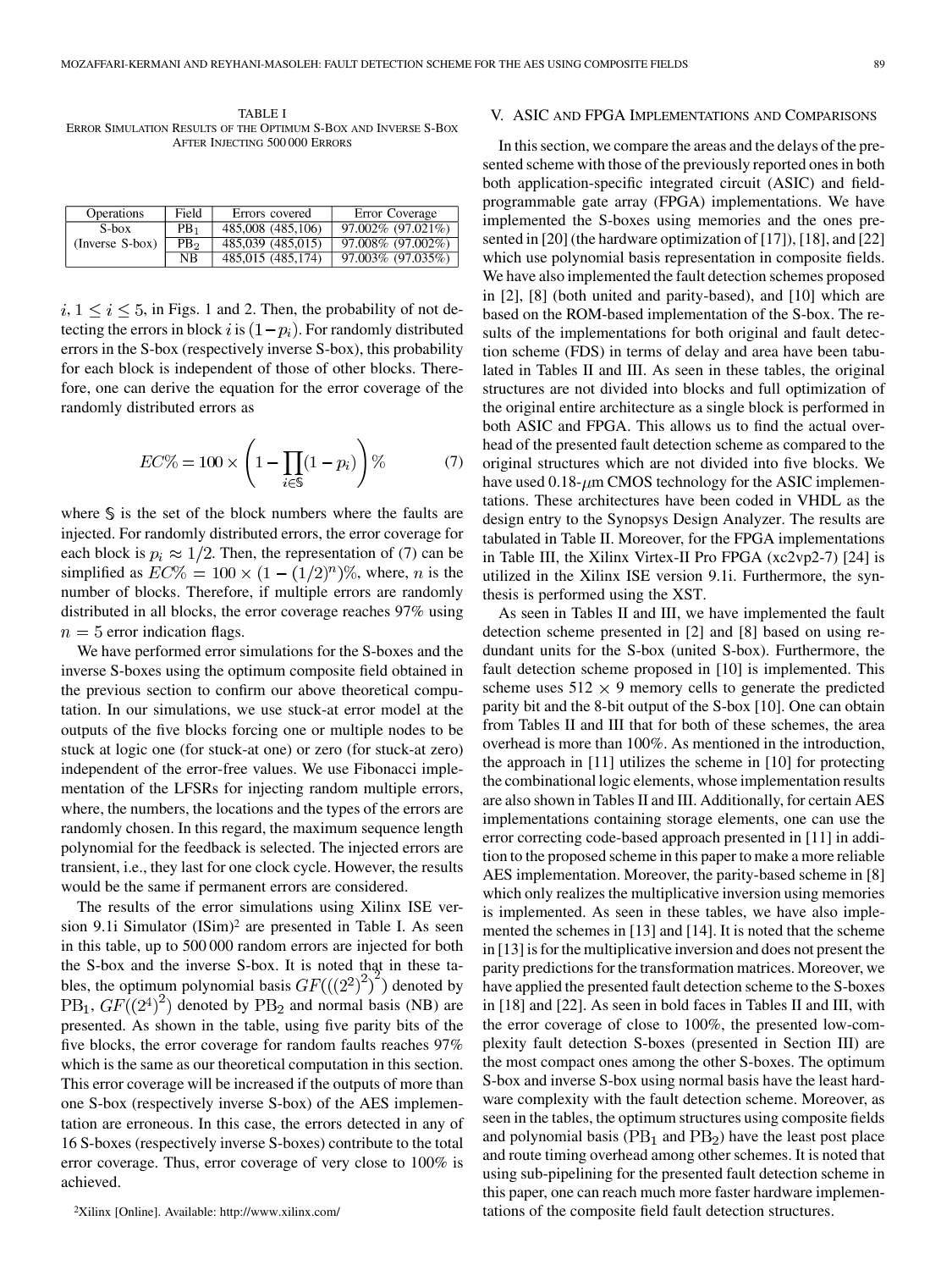| Operation |                        | Architecture               | Area $(\mu m^2)$ / Delay (ns) |                   |
|-----------|------------------------|----------------------------|-------------------------------|-------------------|
|           | Structure              | <b>FDS</b>                 | Original                      | <b>FDS</b>        |
|           | <b>ROM</b>             | United S-box $[2]$ , $[8]$ | $169 \times 10^3$             | $344 \times 10^3$ |
|           | <b>SB</b>              |                            | /5.4                          | 17.7              |
|           | <b>ROM</b>             | Two $256 \times 9$ ROMs    | $169\times10^3$               | $378\times10^3$   |
|           | SB.                    | [10]                       | /5.4                          | /5.8              |
|           | <b>ROM</b>             | Parity-based SB [8]        | $185\times10^3$               | $191 \times 10^3$ |
|           | (mult. inv.)           |                            | /5.8                          | 15.9              |
|           | <b>PB</b> [20]         | $[13]$ (mult. inv.)        | 5315 / 12.0                   | 6869 / 12.8       |
| S-box     | <b>PB</b> [20]<br>[14] |                            | 5315 / 12.0                   | 7047 / 14.1       |
|           | <b>PB</b> [20]         | $[12]$ for the original SB | 5315 / 12.0                   | 6763 / 14.1       |
|           | PB [18]                | Proposed scheme applied    | 5642 / 11.3                   | 7113 / 13.0       |
|           | PB [22]                | Proposed scheme applied    | 5547 / 13.2                   | 7034 / 13.8       |
|           | NB                     | [15]                       | 5179 / 12.9                   | 6712 / 14.7       |
|           | $\mathbf{PB}_1$        | This work                  | 5217 / 10.6                   | 6723/12.5         |
|           | PB <sub>2</sub>        | This work                  | 5290 / 9.2                    | 6739 / 11.5       |
| Inverse   | NB                     | This work                  | 5187 / 13.2                   | 6480 / 14.5       |
| S-box     | $PB_1$                 | This work                  | 5225 / 10.9                   | 6537 / 13.0       |
|           | PB <sub>2</sub>        | This work                  | 5274 / 9.4                    | 6619 / 11.3       |

TABLE II ASIC IMPLEMENTATIONS OF THE FAULT DETECTION SCHEMES FOR THE S-BOX (SB) AND THE INVERSE S-BOX USING 0.18- $\mu$ m CMOS TECHNOLOGY

TABLE III XILINX VIRTEX-II PRO FPGA IMPLEMENTATIONS (xc2vp2-7) OF THE FAULT DETECTION SCHEMES FOR THE S-BOX (SB) AND THE INVERSE S-BOX

| Operation |                              | Architecture                 | Slice / Delay (ns)      |             |
|-----------|------------------------------|------------------------------|-------------------------|-------------|
|           | Structure                    | <b>FDS</b>                   | Original                | <b>FDS</b>  |
|           | ROM (SB)                     | United SB [2], [8]           | 69 / 3.826              | 150 / 5.398 |
|           | ROM (SB)                     | Two $256 \times 9$ ROMs [10] | $\overline{69}$ / 3.826 | 159 / 4.287 |
|           | <b>ROM</b>                   | Parity-based SB [8]          | 88 / 5.734              | 100 / 6.370 |
|           | (mult. inv.)                 |                              |                         |             |
|           | PB [20]                      | $[13]$ (mult. inv.)          | 33 / 9.375              | 44 / 9.869  |
|           | PB [20]                      | [14]                         | 33 / 9.375              | 47 / 9.996  |
| $S-box$   | PB [20]                      | [12] for the original SB     | 33 / 9.375              | 42 / 10.317 |
|           | PB [18]                      | Proposed scheme applied      | 38 / 8.285              | 50 / 9.582  |
|           | PB [22]                      | Proposed scheme applied      | 37 / 9.986              | 47 / 10.832 |
|           | <b>NB</b>                    | [15]                         | 31/9.339                | 39 / 10.026 |
|           | PB <sub>1</sub>              | This work                    | 31 / 7.284              | 40 / 7.465  |
|           | $\overline{\text{PB}}_2$     | This work                    | 32 / 7.356              | 41 / 8.150  |
| Inverse   | NB                           | This work                    | 31 / 7.736              | 38 / 7.964  |
| $S-box$   | This work<br>PB <sub>1</sub> |                              | 32 / 6.992              | 42 / 7.423  |
|           | PB <sub>2</sub>              | This work                    | 32 / 7.550              | 44 / 8.181  |

TABLE IV

ASIC IMPLEMENTATIONS OF THE FAULT DETECTION SCHEMES OF THE AES ENCRYPTION USING  $0.18-\mu$  m MOS TECHNOLOGY

| <b>AES</b>                | Optimum         | Area $(\mu m^2)$ |         | Freq. |
|---------------------------|-----------------|------------------|---------|-------|
| encryption                | S-box           | S-boxes          | All     | (MHz) |
| Original without          | PB <sub>1</sub> | 692781 (80%)     | 859471  | 79.4  |
| fault detection           | PB <sub>2</sub> | 704490 (80%)     | 871180  | 91.8  |
|                           | NB              | $680590(80\%)$   | 845426  | 73.5  |
| Presented scheme for      | PB <sub>1</sub> | 956233           |         | 78.8  |
| SubBytes (ShiftRows)      | PB <sub>2</sub> | 972217           |         | 89.2  |
|                           | NB              | 946476           |         | 69.5  |
| Presented scheme for      | PB <sub>1</sub> |                  | 1268520 | 68.2  |
| SubBytes (ShiftRows)      | PB <sub>2</sub> |                  | 1280412 | 70.1  |
| scheme in [10] for others | NB              |                  | 1256812 | 60.3  |

We have also implemented the AES encryption using the presented optimum S-boxes excluding the key expansion. Then, we have added the proposed scheme for SubBytes and ShiftRows considering that ShiftRows is the rewiring from the output of SubBytes. The results are presented in Tables IV and V. As one can notice, the S-boxes occupy more than three fourths of the AES encryption. As shown in these tables, the most compact AES encryption with and without the fault detection scheme is for normal basis. Furthermore, the frequency degradation is negligible. Moreover, the original AES encryption for  $PB<sub>2</sub>$  and the ones with fault detection for  $PB<sub>1</sub>$  and  $PB<sub>2</sub>$  have the highest working frequencies. In addition, as seen in the tables, we have applied the presented scheme to SubBytes and ShiftRows and used the scheme in [10] for the other transformations.